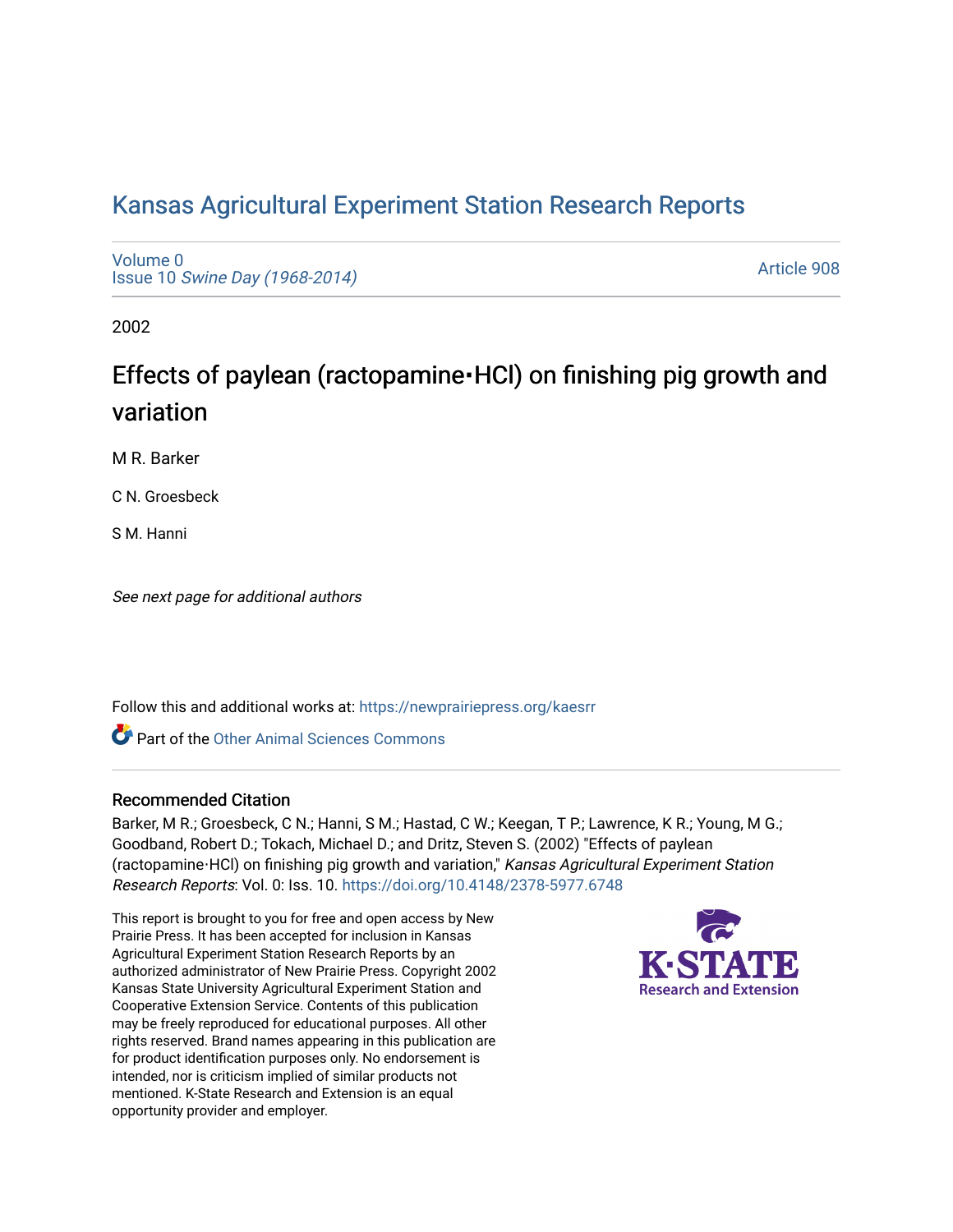### Effects of paylean (ractopamine · HCl) on finishing pig growth and variation

#### **Abstract**

A total of 336 pigs were used in a 21-day trial to determine the effect of Paylean (9.0 g/ton Ractopamine·HCl) on finishing pig growth and variation. Pigs were allotted based on weight so that all pens had the same initial weight and degree of variation within the pen. Pigs fed Paylean had greater ADG and better feed efficiency than control-fed pigs (P<0.05). However, no differences in pen coefficient of variation were observed (P>0.70). The results suggest that adding Paylean to the diet improves finishing pig growth performance but does not affect weight variation within the pen.; Swine Day, Manhattan, KS, November 14, 2002

#### Keywords

Swine day, 2002; Kansas Agricultural Experiment Station contribution; no. 03-120-S; Report of progress (Kansas State University. Agricultural Experiment Station and Cooperative Extension Service); 897; Swine; Ractopamine; Paylean; Variation

#### Creative Commons License



This work is licensed under a [Creative Commons Attribution 4.0 License](https://creativecommons.org/licenses/by/4.0/).

#### Authors

M R. Barker, C N. Groesbeck, S M. Hanni, C W. Hastad, T P. Keegan, K R. Lawrence, M G. Young, Robert D. Goodband, Michael D. Tokach, and Steven S. Dritz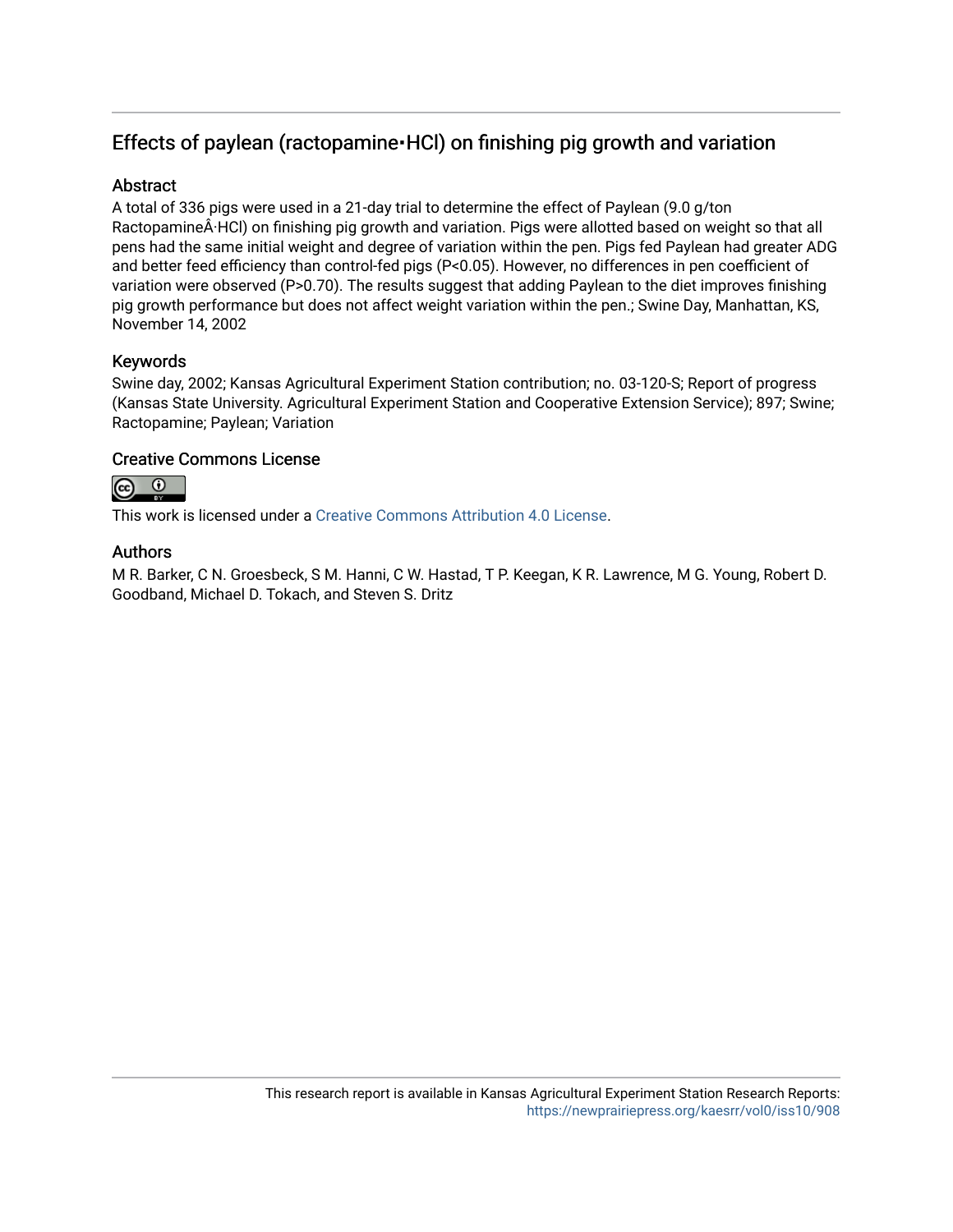#### **EFFECTS OF PAYLEAN (RACTOPAMINE**⋅**HCl) ON FINISHING PIG GROWTH AND VARIATION**

*M. R. Barker, S.S Dritz<sup>1</sup> , R. D. Goodband, M. D. Tokach, C. N. Groesbeck, S. M. Hanni, C. W. Hastad, T. P. Keegan, K. R. Lawrence, and M. G. Young*

#### **Summary**

A total of 336 pigs were used in a 21-day trial to determine the effect of Paylean (9.0 g/ton Ractopamine·HCl) on finishing pig growth and variation. Pigs were allotted based on weight so that all pens had the same initial weight and degree of variation within the pen. Pigs fed Paylean had greater ADG and better feed efficiency than control-fed pigs (*P*<0.05). However, no differences in pen coefficient of variation were observed (*P*>0.70). The results suggest that adding Paylean to the diet improves finishing pig growth performance but does not affect weight variation within the pen.

(Key Words: Ractopamine, Paylean, Variation.)

#### **Introduction**

Paylean (Ractopamine·HCl) is an effective growth promoting drug in swine. Paylean supplementation has been shown to improve ADG, F/G, and decrease fat deposition. Because of its effects on growth rate, the objective of the study was to determine if feeding Paylean might decrease the potential variation in weights of pigs in a pen.

#### **Procedures**

The experiment was conducted at the Kansas State University Swine Teaching and Research Center. A total of 336 finishing pigs (168 barrows and 168 gilts) were weighed and allotted to treatments so that within sex, each pen had the same mean weight and degree of weight variation among pigs in each pen. The experiment was divided into two identical trials conducted in May and July of 2002. Fourteen pens (seven of barrows, seven of gilts) were assigned to each treatment. Feed and water were offered ad libitum. Diets were milosoybean meal-based and formulated to contain 1.00% total lysine with or without 9 g/ton of Paylean (Table 1).

Pigs were weighed and feed intake was determined every 7 days during the 21 day experiment. Average daily gain, ADFI, F/G, and pen coefficient of variation were determined. The coefficient of variation was determined by dividing the standard deviation of pig weight in the pen by the average weight of pigs in the pen. For example, if the average weight of pigs in a pen is 250 lb with a coefficient of variation of 8%, 68% of the pigs should weigh between 230 and 270 lb (8% \*  $250$  lb = 20 lb). Data were analyzed using the Proc Mixed procedure of SAS.

l

<sup>&</sup>lt;sup>1</sup>Food Animal Health and Management Center.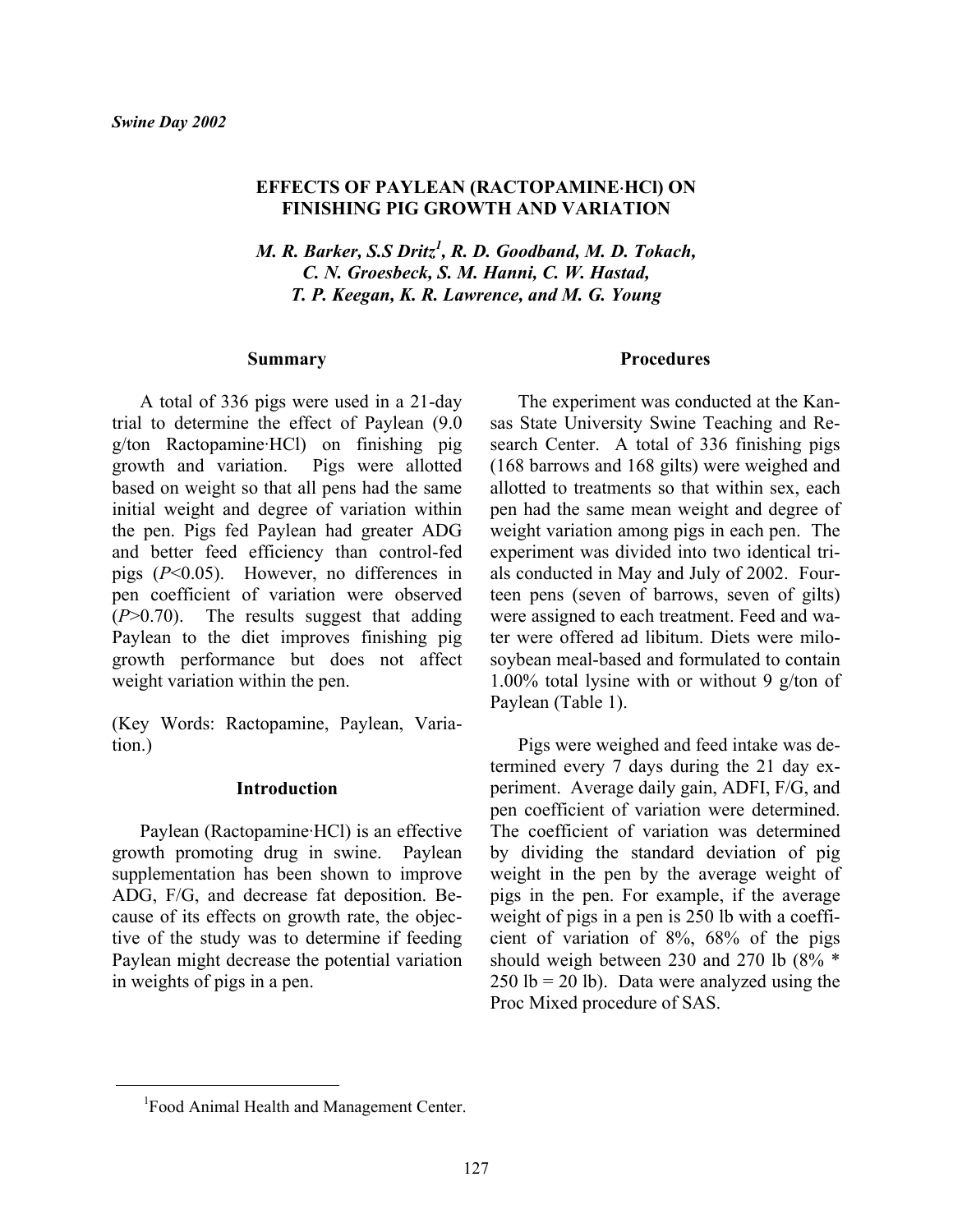| Ingredient, %            | Control |
|--------------------------|---------|
| Milo                     | 74.03   |
| Soybean meal, $(46.5\%)$ | 23.82   |
| Monocalcium Phosphate,   |         |
| $(21\% P)$               | 0.55    |
| Limestone                | 0.90    |
| Salt                     | 0.35    |
| Vitamin premix           | 0.10    |
| Trace mineral premix     | 0.10    |
| Lysine HCl               | 0.15    |
| Calculated Analysis,     |         |
| ME, kcal/lb              | 1,487   |
| Lysine, $\%$             | 1.00    |
| Calcium, %               | 0.55    |
| Phosphorus, %            | 0.49    |

**Table 1. Diet Composition (As-Fed Basis)** 

<sup>a</sup>Paylean was added at .05% of the diet to provide 9 g/ton Ractopamine·HCl.

#### **Results and Discussion**

Pigs fed Paylean had greater ADG and improved feed conversion compared to control pigs (*P*<0.05, Table 2). Feed intake was not affected (*P*>0.90) by dietary treatment. The final weight of pigs fed Paylean was greater than that of control pigs at the end of the 21 day trial because of the greater ADG. However, no differences were observed in pen variation among dietary treatments (*P*>0.70). A decrease in pen variation was observed from the start to the finish of the trial for both the control and Paylean-fed pigs. Control pigs averaged a pen coefficient of variation of 7.71%. This means that 68% of the pigs were between 236.7 and 276.3 lb, or a range of 39.56 lb (Figure 1). The Paylean-fed pigs had a coefficient of variation of 8.15%. This means that 68% of the pigs were between 242.8 and 285.8 lb, or a range of 43.0 lb.

These findings suggest that although Paylean (Ractopamine·HCl) improves growth performance and feed efficiency, it does not appear to reduce weight variation within the pen.

| 0<br>-             |             |             |            |                |
|--------------------|-------------|-------------|------------|----------------|
| Item               | Control     | Paylean     | <b>SEM</b> | P-value $\leq$ |
| Initial wt, lb     | 221.07      | 222.29      | 2.45       | 0.62           |
| Initial CV, $\%^b$ | 9.19        | 8.66        | 0.82       | 0.52           |
| Initial SD, lb     | $\pm 20.31$ | $\pm$ 19.23 |            |                |
| ADG, lb            | 1.76        | 2.07        | 0.08       | 0.001          |
| ADFI, lb           | 6.09        | 6.10        | 0.29       | 0.97           |
| Feed/gain          | 3.62        | 3.06        | 0.14       | 0.001          |
| Final wt, lb       | 256.51      | 264.33      | 3.23       | 0.02           |
| Final CV, %        | 7.71        | 8.15        | 0.54       | 0.42           |
| Final SD, lb       | ±19.78      | ±21.54      |            |                |

Table 2. Effects of Paylean on Finishing Pig Growth Performance and Variation<sup>a</sup>

<sup>a</sup>Values represent the mean of 14 pens per treatment. There were 7 pens of barrows and 7 of gilts with 12 pigs per pen. Paylean was added to the diet at 9.0 g/ton and fed for 21 days.

<sup>b</sup>Coefficient of variation (CV) indicated that 68% of the pigs will be within this percentage or weight range of the mean weight. Coefficient of variation equals the standard deviation (SD) divided by the mean weight.